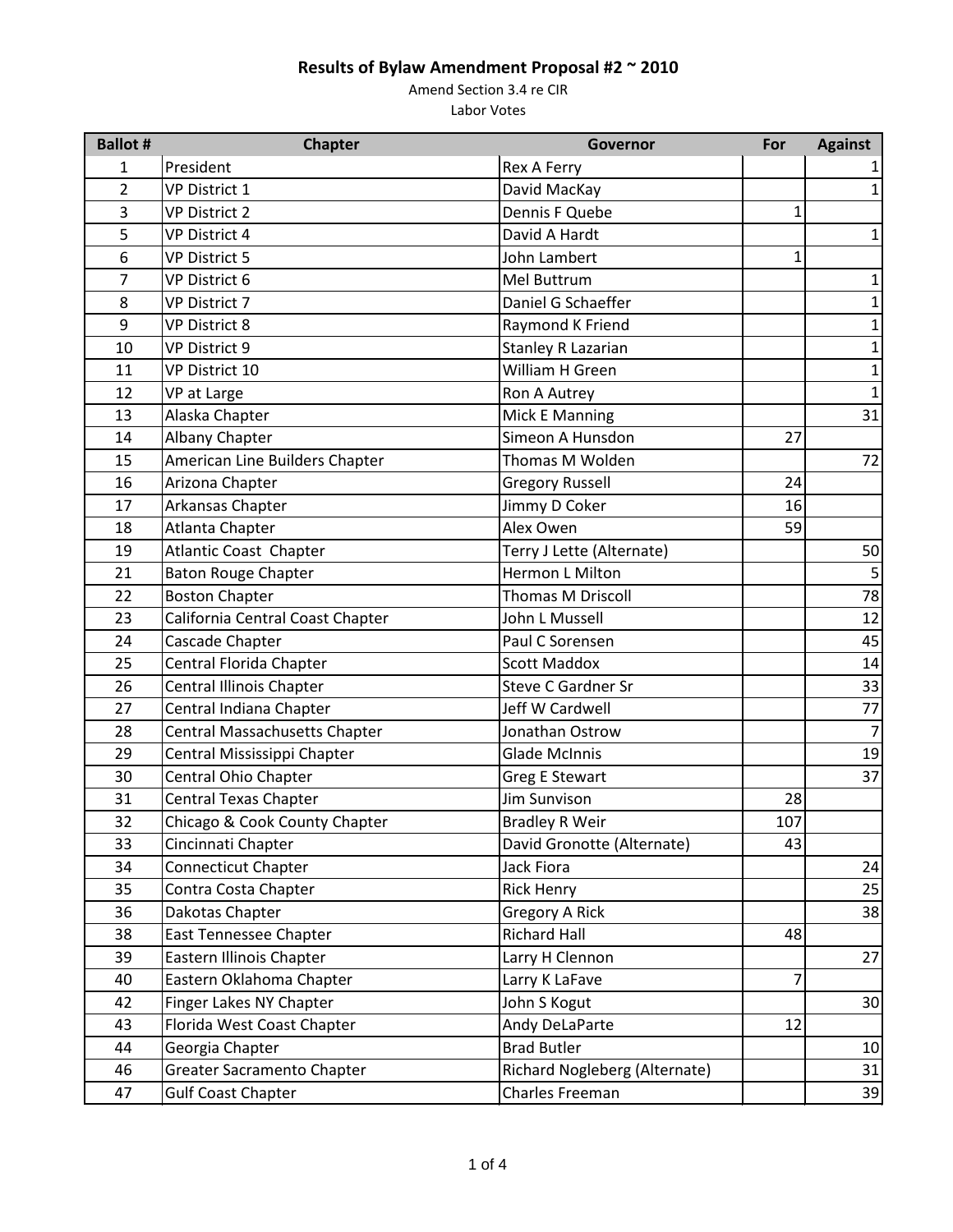Amend Section 3.4 re CIR

| 48 | Hawaii Chapter                            | <b>Steve T Watanabe</b>            |                | 24              |
|----|-------------------------------------------|------------------------------------|----------------|-----------------|
| 49 | <b>Hudson Valley Chapter</b>              | Mr Jeffrey L Seidel                |                | 18              |
| 50 | Idaho Chapter                             | Jeff L Wheeler                     |                | 30              |
| 51 | <b>Illinois Chapter</b>                   | Daniel M Wilcox                    |                | 79              |
| 52 | <b>Inland Empire Chapter</b>              | David Peterson (Alternate)         |                | 32              |
| 53 | Intermountain Chapter                     | Jim Havell                         | 31             |                 |
| 54 | Iowa Chapter                              | Skip Perley                        | 53             |                 |
| 55 | Kansas Chapter                            | Doug Hague                         |                | 27              |
| 56 | Kansas City Chapter                       | Jerry W Root                       |                | 52              |
| 58 | Long Island Chapter                       | Donald Leslie Jr                   |                | 51              |
| 59 | Los Angeles County Chapter                | John S Everson                     |                | 95              |
| 60 | Louisville Chapter                        | William B Lich                     |                | 48              |
| 61 | <b>Mahoning Valley Chapter</b>            | David A Dickey                     |                | 16              |
| 62 | Maryland Chapter                          | James H Cornelius                  |                | 43              |
| 64 | Michigan Chapter                          | Robert J Turner                    |                | 80              |
| 65 | Milwaukee Chapter                         | Michael Kelliher                   |                | 55              |
| 66 | Minneapolis Chapter                       | Paul Kosmides                      |                | 70              |
| 67 | Missouri Valley Line Constructors Chapter | Mitchell J Marquart                |                | 42              |
| 68 | Montana Chapter                           | James McDonald (Alternate)         |                | 25              |
| 69 | Monterey Bay California Chapter           | Frederick A Jensen                 |                |                 |
| 70 | Nebraska Chapter                          | <b>Gary Demmel</b>                 |                | 30              |
| 71 | New Mexico Chapter                        | Troy Beall (Alternate)             | 21             |                 |
| 72 | New York City Chapter                     | Steven Lazzaro                     |                | 254             |
| 73 | North Central Ohio Chapter                | Laverne A Wolgamott                |                | 29              |
| 74 | North Florida Chapter                     | <b>Bradley S Giles (Alternate)</b> |                | 20              |
| 75 | North Louisiana Chapter                   | <b>Kirk Davis</b>                  |                | 17              |
| 76 | North Texas Chapter                       | <b>Steve Hargrove</b>              | 28             |                 |
| 77 | Northeast Louisiana Chapter               | <b>Martin West</b>                 | $\overline{4}$ |                 |
| 78 | Northeastern Illinois Chapter             | Craig R Martin                     |                | 56              |
| 79 | Northeastern Line Constructors Chapter    | George Troutman                    |                | 39              |
| 80 | Northern California Chapter               | Gary R Walker                      |                | 71              |
| 81 | Northern Illinois Chapter                 | John Corsiglia                     |                | 26              |
| 82 | Northern Indiana Chapter                  | Anthony J Maloney III              |                | 52              |
| 83 | Northern New Jersey Chapter               | Neil C Vitale                      |                | 96              |
| 84 | Northern New York Chapter                 | Leo J Villeneuve                   |                | 12              |
| 85 | Northwest Line Constructors Chapter       | Gary A Tucci                       |                | 26              |
| 86 | Ohio-Michigan Chapter                     | Russ Zimmerman                     |                | 45              |
| 87 | Oklahoma Chapter                          | Stephen F Young                    | 21             |                 |
| 88 | <b>Orange County Chapter</b>              | Robert E Meadows (Alternate)       |                | 38              |
| 89 | Oregon-Columbia Chapter                   | George Adams                       |                | 65              |
| 90 | Oregon-Pacific Cascade Chapter            | Thomas R. Kyle (Alternate)         |                | 43              |
| 92 | <b>Puget Sound Chapter</b>                | Marvin D Nelson                    |                | 69              |
| 93 | Quad-Cities Chapter                       | Daniel F Palmer                    |                | 20 <sup>1</sup> |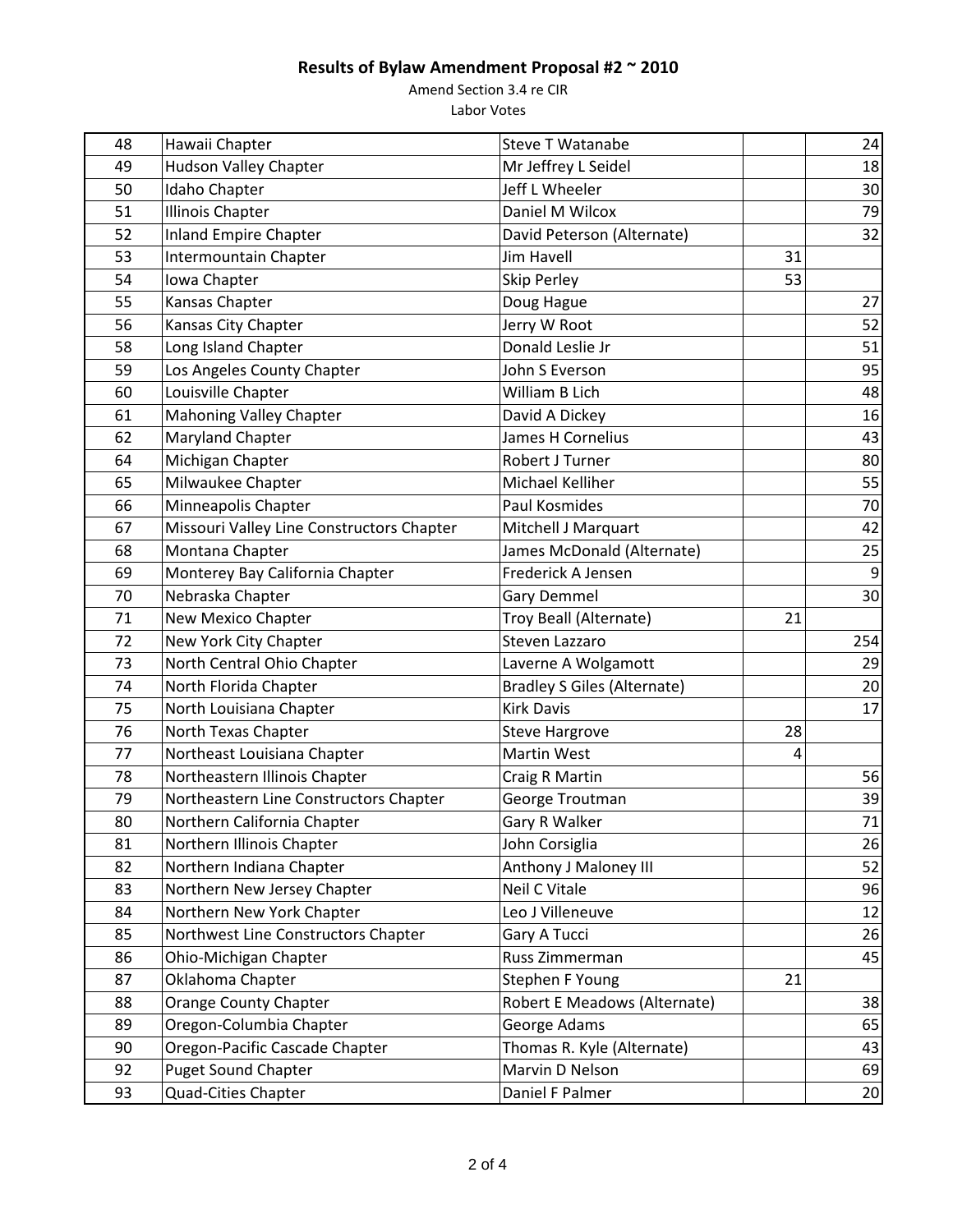Amend Section 3.4 re CIR

| 94  | Red River Valley Chapter                  | Marvin L Groves II           | 13  |       |
|-----|-------------------------------------------|------------------------------|-----|-------|
| 95  | <b>Redwood Empire Chapter</b>             | <b>Robert Smith</b>          | 11  |       |
| 96  | Rhode Island and SE Massachusetts Chapter | Henry Kandzerski Jr          |     | 8     |
| 97  | Rochester New York Chapter                | <b>Brian W Haas</b>          |     | 15    |
| 98  | Rocky Mountain Chapter                    | Francis Marcotte (Alternate) |     | 25    |
| 99  | San Diego County Chapter                  | Thomas L Hedges              |     | 41    |
| 100 | San Francisco Chapter                     | Leonard Lynch (Alternate)    | 37  |       |
| 103 | South Florida Chapter                     | Jonathan R Borden            |     | 54    |
| 105 | South Texas Chapter                       | Robert A Corbo               | 20  |       |
| 106 | Southeast Texas Chapter                   | Wayne Brinkmeyer             |     | 54    |
| 107 | Southeastern Line Constructors Chapter    | <b>Jody Shea</b>             |     | 18    |
| 108 | Southeastern Michigan Chapter             | Jerry Dancey                 |     | 40    |
| 109 | Southern Arizona                          | John F Kostyo                |     | 14    |
| 110 | Southern Colorado Chapter                 | James L Peterson             |     | 17    |
| 111 | Southern Indiana Chapter                  | Dan Harpenau                 |     | 35    |
| 112 | Southern Nevada Chapter                   | Dennis F Nelson (Alternate)  |     | 54    |
| 113 | Southern New Jersey Chapter               | George Brestle               |     | 60    |
| 114 | Southern Sierras Chapter                  | Thomas G Ispas               |     | 26    |
| 115 | Southern Tier Chapter                     | Lindsay T Mills              |     | 9     |
| 117 | Southwest Washington Chapter              | <b>Rocky Sharp</b>           |     | 36    |
| 118 | Southwestern Line Constructors Chapter    | Leslie W Simmons             |     | 25    |
| 119 | St Louis Chapter                          | Robert J Unterreiner         |     | 74    |
| 120 | St Paul Chapter                           | William Lindberg (Alternate) |     | 43    |
| 122 | Washington DC Chapter                     | Michael D Toman              |     | 98    |
| 124 | West Virginia & Ohio Valley Chapter       | <b>Ted Brady</b>             |     | 37    |
| 125 | <b>Western Line Constructors Chapter</b>  | Terry Roberts (Alternate)    |     | 49    |
| 127 | Western New York State Chapter            | Joseph R Pellerite           |     | 23    |
| 128 | Western Ohio Chapter                      | John S Frantz                |     | 21    |
| 129 | Western Pennsylvania Chapter              | Robert J Bruce               |     | 53    |
| 130 | <b>Wisconsin Chapter</b>                  | Gerald W Schulz              |     | 52    |
| 131 | Wyoming                                   | <b>Bob Blackham</b>          |     | 22    |
|     |                                           |                              |     |       |
|     |                                           |                              | 612 | 3,520 |
|     |                                           |                              |     | 4,132 |
|     |                                           |                              |     |       |